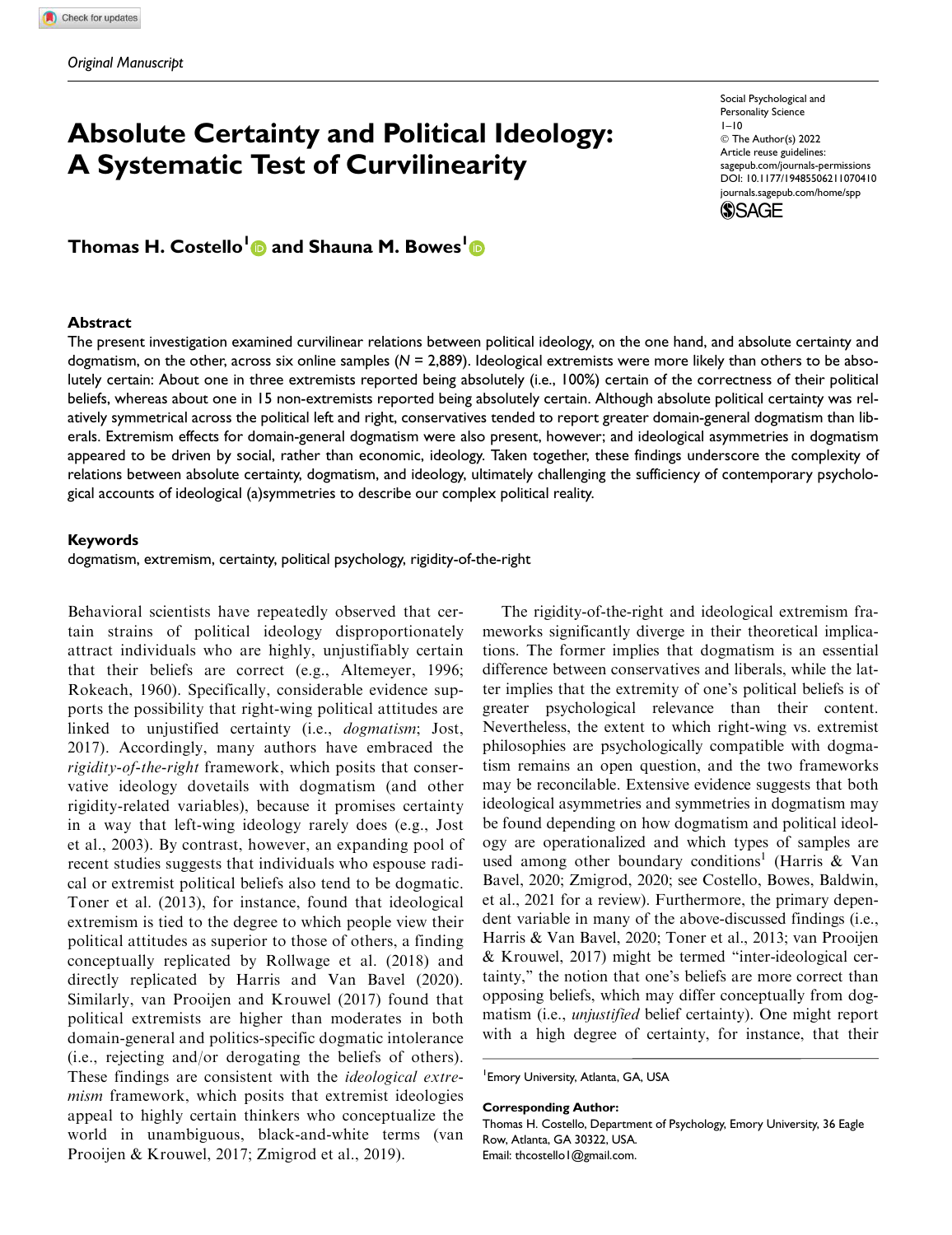beliefs about the earth's shape are more correct than someone who believes the earth is flat—this can hardly be considered evidence of dogmatism or absolutism (Baron & Jost, 2019).

Here, we leverage the concept of *absolute belief certainty* (Lewis, 1956) to arbitrate between the rigidity-of-the-right and ideological extremism hypotheses. Absolute certainty describes beliefs that are subjectively and objectively immune to doubt (Klein, 1992). From a Bayesian perspective, endorsing absolute certainty (i.e., a prior of 1) implies that one will not update their beliefs even when shown evidence to the contrary (see Tripp, 2018). Hence, absolute certainty epistemically diverges from all other gradations and ''flavors'' of certainty, closed-mindedness, and dogmatism, which leave room for belief updating (Kahan, 2013). Moreover, the limits of deductive reasoning preclude absolute certainty (Johnson-Laird et al., 1999), such that absolute certainty seems to be necessarily unjustifiable and irrational.<sup>2</sup> Accordingly, absolute certainty might be considered the farthermost extremity of dogmatism (i.e., unjustified belief certainty; Altemeyer, 1996). Although it remains an open question whether this epistemic divergence between absolute belief certainty, on one hand, and other kinds of belief certainty and dogmatism, on the other, reflects meaningful psychological variance, absolute certainty may have substantive psycho-political implications. Popper (1945/2020) went so far as to argue that absolute certainty is the foundational component of totalitarianism: If one is sure that their political philosophy will lead to the best possible future for humankind, all manner of terrible acts become justifiable in service of the greater good.

In many respects, absolute certainty is the opposite pole of intellectual humility, a cognitive-personological construct that comprises acceptance of the limits of one's beliefs, modesty about one's beliefs, and tolerance of disconfirmatory information (e.g., Leary et al., 2017; Tanesini, 2018). Intellectual humility has seen a great deal of research attention in political psychology, not least because it seems to buffer against political polarization, political bias, belief superiority, and authoritarianism, and is correlated with cognitive flexibility and objectivism (Bowes et al., 2020; Davis et al., 2016; Zmigrod et al., 2019). Many of these relations have proven invariant across the political left and right (e.g., Bowes et al., 2021), raising the question of whether the rigidity-of-the-right or ideological extremism models wield explanatory power for intellectual humility and absolute certainty.

Hence, examining the ideological correlates of absolute certainty and other varieties of dogmatism may offer clear, interpretable evidence concerning left–right (a)symmetries and ideological extremism effects in unjustified certainty. In the present studies, we collapse six online samples (total  $N = 2,889$  to test the explanatory power of rigidity-ofthe-right and ideological extremism models for absolute political certainty and domain-general dogmatism. In so doing, we account for conceptual and methodological issues that have impeded informative comparisons of the two frameworks on five fronts. First, we measure absolute certainty, which has yet to be examined in relation to political ideology and arguably reflects the extreme pole of dogmatism. Second, to probe relations between unjustified certainty and political ideology more comprehensively, we administer two domain-general dogmatism questionnaires that differ in their conceptualizations of dogmatism. Third, to facilitate optimized tests of curvilinearity, as well as to maximize statistical power, we use latent variable modeling to clarify and test the dimensional structure of these dogmatism measures. Fourth, due to the growing number of Americans who identify as socialists and/or extremely leftwing, we distinguish steadfast liberals from more extreme leftists in sensitivity analyses, thereby accounting for obscured curvilinearity due to a potential restriction-ofrange at the extreme left (Tetlock, 1989). Fifth, given the accumulating evidence that social and economic conservatism bear differing and potentially opposing relations with a host of psychological characteristics (Costello & Lilienfeld, 2020), we examine global, social, and economic ideology separately.

## Method

#### Participants and Procedure

Participants were recruited via Amazon's Mechanical Turk (MTurk) across six rounds of data collection (see Table 1). These data were not collected expressly for the purposes of the present study and, as such, participants completed a battery of psychological and attitudinal measures that varied across rounds of data collection. Nevertheless, the same measures of political ideology, certainty, and absolute certainty were administered across Samples 1 to 4, so we combined these four samples to yield a single large sample (Set 1; total  $N = 1,940$ . Similarly, the same measure of domain-general dogmatism (i.e., the DOG Scale) was administered in Samples 1, 2, 3, and 6 (Set 2; total  $N =$ 1,933) and an additional measure of domain-general dogmatism (i.e., the Dogmatism [D] Scale) was administered in Samples 1 and 5 (Set 3; total  $N = 998$ ). Sample size was, therefore, determined on the basis of available data. As is typical of online community samples (Levay et al., 2016), most of our participants were politically liberal and relatively moderate. Nevertheless, our large sample size allowed for a considerable degree of resolution at the ideological poles (e.g., 560 participants identified as either "very right-wing'' or ''extremely right-wing'' and 1,070 identified as either ''very left-wing'' or ''extremely left-wing'').

#### **Measures**

Political Ideology. In all samples, participants identified their political party affiliation as one of the following categories: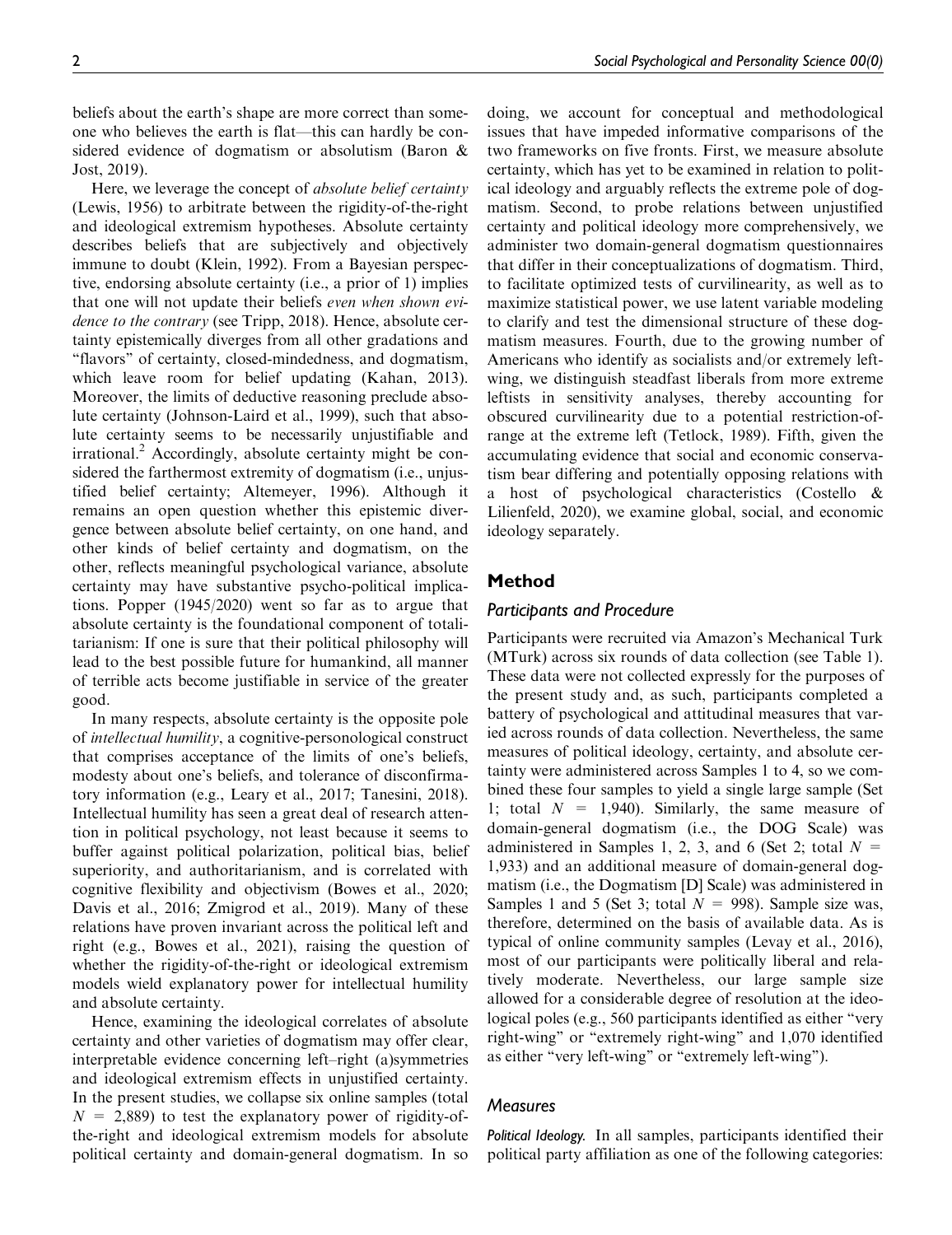Table 1. Overview of Data Collection and Demographics.

| Sample and Set Characteristics | Absolute certainty<br>(Set I) | DOG Scale<br>(Set 2) | D-Scale<br>(Set 3) |
|--------------------------------|-------------------------------|----------------------|--------------------|
| Sample $(N = 508)$             |                               |                      |                    |
| Sample ( $N = 498$ )           |                               |                      |                    |
| Sample $(N = 466)$             |                               |                      |                    |
| Sample ( $N = 477$ )           |                               |                      |                    |
| Sample ( $N = 490$ )           |                               |                      |                    |
| Sample ( $N = 479$ )           |                               |                      |                    |
| Total N                        | 1949                          | 1933                 | 998                |
| Age (SD)                       | 39.6 (12.0)                   | 39.5 (12.2)          | 38.0(11.8)         |
| % Female                       | 55.2                          | 53.2                 | 48.4               |
| % White                        | 79.7                          | 79.3                 | 79.8               |
| % Black                        | 11.2                          | 12.0                 | 9.7                |
| % Asian                        | 5.9                           | 5.8                  | 7.1                |
| % Democrats                    | 46.8                          | 44.6                 | 50.2               |
| % Republicans                  | 26.9                          | 27.2                 | 27.0               |
| % Independent                  | 10.9                          | 17.1                 | 3.8                |
| % Libertarian                  | 3.0                           | 2.9                  | 4.5                |
| % Socialist                    | 1.7                           | 1.9                  | 2.6                |
| % Unaffiliated                 | 6.1                           | 5.8                  | 10.9               |

Republican, Democratic, independent, Socialist, Green, Other, or None. Furthermore, participants indicated the degree to which they symbolically identified as left-wing vs. right-wing generally, as well as in the economic and social domains, using a Likert-type scale with 7 response options  $(1 =$  extremely liberal/left-wing to  $7 =$  extremely conservative/right-wing). We also calculated a political ideology variable wherein all participants who self-identified as socialists had their symbolic identification responses recoded as "0" (i.e., further left than "1"), thereby distinguishing leftists from liberals for sensitivity analyses.

Absolute Certainty. To assess absolute certainty, we asked participants to respond to the following item: ''How certain are you that your political beliefs are correct?.'' Participants were asked to respond on a 100-point scale ranging from 0% certainty to 100% certainty. Given that we were interested in absolute certainty, we calculated a binary variable ("0" = less than  $100\%$ ; "1" =  $100\%$ ) to distinguish high certainty from absolute certainty. Raw (i.e., continuous) scores were also retained and analyzed. Participants tended to report being highly certain of their political views  $(M_{\text{Centainty}} = 75.1\%, SD = 20.9\%)$ , with over half reporting greater than 80% certainty and 246 (12%) reporting absolute certainty. Consequently, the certainty distribution was negatively skewed (skewness  $= -1.05$ , kurtosis  $=$ 1.01).

Dogmatism. To assess dogmatism, we administered the DOG Scale (Altemeyer, 1996;  $\alpha = .92$ ), a 20-item measure of ostensibly unjustified belief certainty regarding ''big'' or ''important'' issues. We used latent variable modeling to explore the DOG Scale's dimensional structure and

calculate factor scores that best reflect a substantive core of dogmatism (i.e., EFA in 40% of the data followed by a CFA comparing plausible factor structures in the other 60%; see Supplemental Files 1 and 2). Still, there is reason to suspect the DOG Scale demonstrates test bias for political ideology (i.e., scores may have differential validity across political groups; Conway et al., 2016). As such, we also used a modified measure designed to assess Rokeach's (1960) conceptualization of dogmatism (see Costello, Bowes, Stevens, et al 2021; Costello & Lilienfeld, 2020). This measure was constructed by adopting or slightly altering the wording of 8 items of Rokeach's (1960) Dogmatism (D) Scale and adding 10 original items with good face validity for Rokeach's broad conceptualization of dogmatism as generalized authoritarianism. We again used latent variable modeling to determine the Dogmatism Scale's factor structure (see Supplemental Files 1 and 3). As evidence of construct validity, this modified D-Scale was highly related to, but not isomorphic with, the DOG Scale  $(r = .49)$ .

# Data Analytic Approach

For all outcome variables, the linear and curvilinear effects of political ideology were examined using hierarchical multiple regression. For instance, for continuously scored political certainty standardized ideology scores were entered as a predictor of certainty in the first step of a regression analysis. In the second step, the squared value of the standardized scores was entered as an additional predictor, and change in model fit across steps 1 and 2 was used to assess curvilinearity. Specifically, the incremental influence of the quadratic term was assessed using  $R^2$  and BIC. Following Raftery's (1995) recommendation, a decrease in BIC of 3 or greater was considered evidence of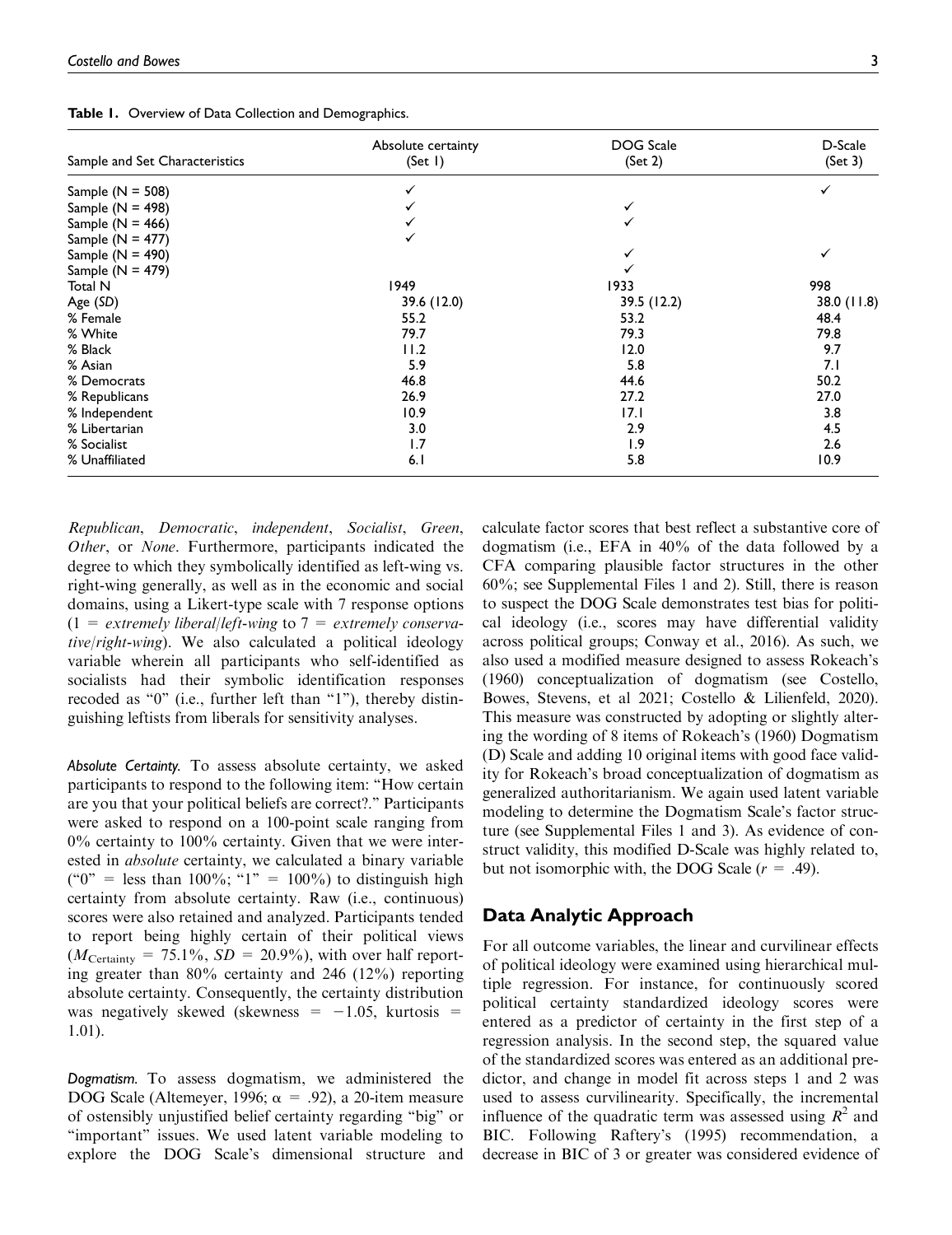a better-fitting model. Furthermore, we used BIC to derive Bayes Factors, an index of relative evidence for model comparisons (Wagenmakers, 2007). To probe relations between political ideology and absolute certainty, we followed a similar approach using binary logistic regression. In addition to BIC, McFadden's (1974) pseudo- $R^2$  calculation was used to examine the incremental contribution of the curvilinear effect for each model.

Where curvilinearity was present (i.e., model fit improved), we sought to ascertain whether the relation between ideology and certainty followed the ''u-shape'' relation posited by the ideological extremism model using the two-lines test (i.e., interrupted regression; Simonsohn, 2018). The two-lines test estimates a regression line for low x-values (in this case representing left-wing ideology) and high x-values (right-wing ideology). This category split allows for a test of whether the two slopes (1) have opposing signs and (2) are statistically significant, based on a break point set using the Robin Hood algorithm. Finally, we directly compared extremely right-wing participants with extremely left-wing participants by means of  $t$  tests. We investigated the robustness of these models via sensitivity analyses for age, gender, education, and cross-sample variation (see Supplemental File 1).

# Results

### **Certainty**

Republicans ( $M = 78.86\%$  [77.27, 80.40]) reported a greater degree of certainty than did Democrats  $(M =$ 75.73% [74.30, 77.05]),  $t(1439) = 2.95$ ,  $p = .003$ ,  $d = 0.16$ (see Figure S1). Independents (68.06% [64.80, 71.31] reported significantly lower certainty than Republicans,  $t(737) = 6.84, p < .001, d = 0.52,$  and Democrats,  $t(1134)$  $= 4.84, p < .001, d = 0.35.$ 

There was not a significant linear relation between political ideology and certainty ( $\beta = -.00, 95\%$  CI [–.05, .04]). In contrast, the quadratic certainty term was large and significant ( $\beta$  = .45, 95% CI [.40, .49]) and, accordingly, model fit was improved in Step 2, such that  $\Delta R^2 = .165$ (95% CI [.13, .20]),  $\Delta BIC = -340$ ,  $BF > 1000$  (see Figure 1) and Table S1). Per the two-lines test, the slope of the line on the left ( $z = -13.40$ ,  $p < .001$ ) and right ( $z = 15.03$ ,  $p \lt .001$ ) side of the breakpoint value (x = 4) was significant, with opposing signs, indicating that political extremism is roughly equivalently associated with increased certainty on both poles of the political spectrum (see Figure S2). Specifically, a one-unit increase in left-wing ideology was associated with an increase of 7.16% in certainty, while a one-unit increase in right-wing ideology was associated with an 8.61% increase in certainty. Still, certainty among members of the extreme right (91.46% [89.56, 93.35]) was significantly larger than certainty among members of the extreme left, with a small to medium effect size (86.45% [84.52, 88.35]),  $t(421) = 3.13$ ,  $p = .002$ ,  $d = 0.34$ . We



Figure 1. Quadratic Model for Political Certainty and Political Ideology Note. Circles denote mean certainty (with 95% CIs) and diamonds denote median certainty at each level of the ideology variable.  $CI =$  confidence interval.

conducted a similar regression model after recoding the ideology variable to distinguish leftists from liberals. Doing so diminished model fit ( $\triangle BIC = 80$ , BF < .001), so we did not proceed with this more complex model.

Social versus Economic Ideology. Neither economic nor social conservatism manifested a significant linear relation with certainty ( $\beta s = -.02$  and .02,  $p s = .309$  and .402, respectively). When a quadratic term was added to both models, fit substantially improved (see Tables S3 and S4). For economic conservatism, the quadratic term was  $\beta$  = .49 (.44, .55),  $\Delta R^2 = .177,95\%$  CI [.14, .21],  $\Delta BIC = -275,BF >$ 1000; for social conservatism, the quadratic term was  $\beta$  = .48 [.44, .55],  $\Delta R^2$  = .167, 95% CI [.13, .20],  $\Delta BIC$  =  $-256$ , BF  $> 1000$ . The economic model was better fitting than the full social model,  $\Delta BIC = -25$ ,  $BF > 1000$ ,  $\Delta R^2 = .010$ , suggesting that extremism effects in economic ideology are more pronounced than those for social (see Figure S3). Supporting this possibility, the two-lines test suggested that a U-shaped relation was present in both the social and economic models (see Figures S4 and S5), but the slopes were more symmetrical for the economic model  $(bs = -8.69$  and 9.35, respectively) than the social model  $(bs = -7.40$  and 9.66). This may be because individuals identifying as extremely economically left-wing expressed similar certainty (86.68% [84.38, 88.78]) as individuals identifying as extremely economically right-wing (88.67% [86.06, 90.86]),  $t(378) = 1.17$ ,  $p = .244$ ,  $d = 0.12$ , whereas individuals identifying as extremely socially left-wing expressed lower certainty (83.97% [81.76, 85.94]) than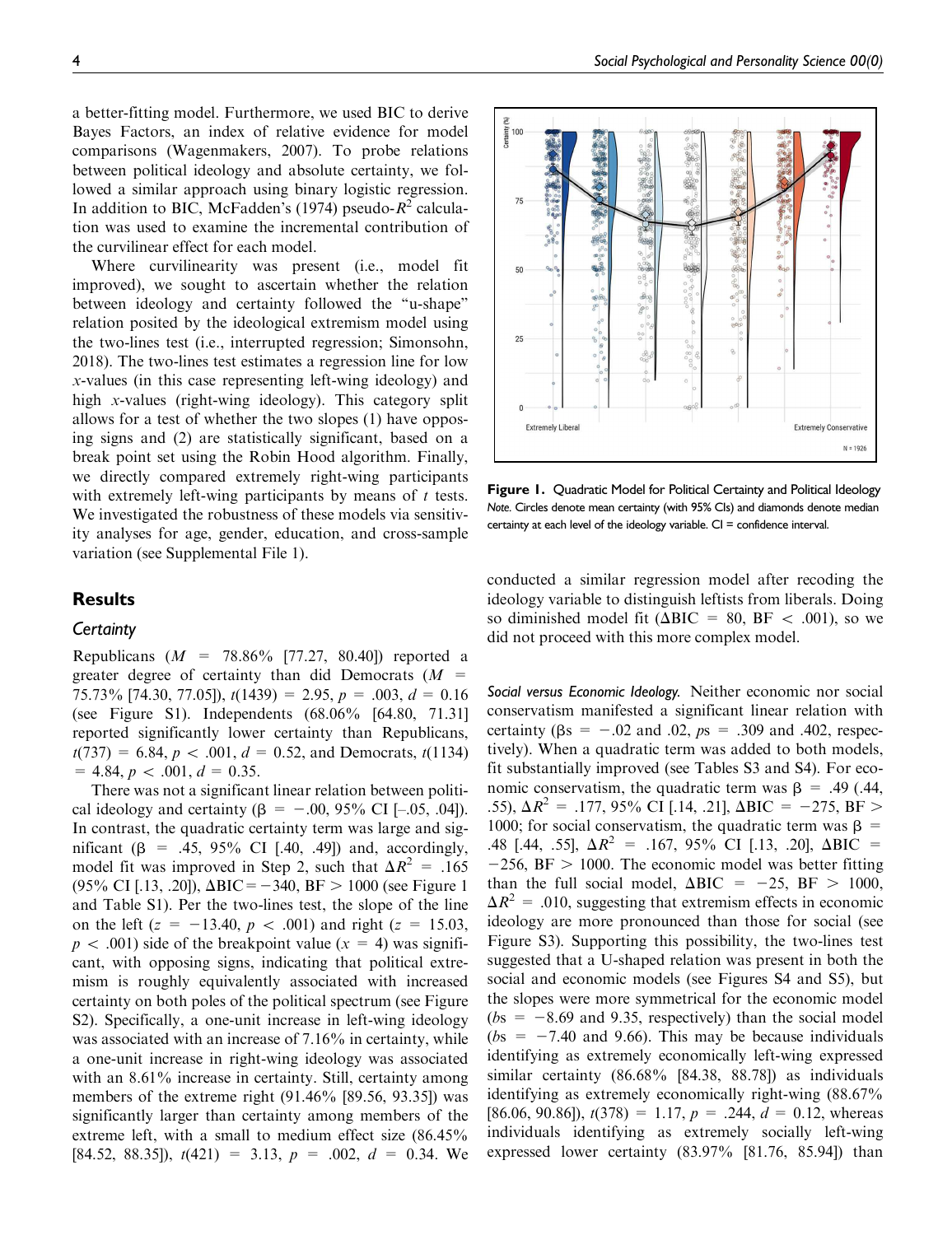

Figure 2. Likelihood of Endorsing Absolute (i.e., 100%) Certainty Across Political Ideology in a Logistic Regression With Curvilinear and Linear Terms

those identifying as extremely socially right-wing (91.19%  $[88.63, 93.32]$ ,  $t(420) = 3.71$ ,  $p < .001$ ,  $d = 0.36$ .

### Absolute Political Certainty

Although a greater proportion of socialists (24.2%) endorsed absolute certainty than did members of the Democratic (12.5%) and Republican parties (14.6%), absolute certainty did not significantly differ across political parties, as shown in Figure S6. Furthermore, the linear effect of ideology did not account for a significant degree of variance in absolute certainty,  $\chi^2 = 0.43$ ,  $p = .510$ ,  $B = -.05$ , OR = 0.96 [0.83, 1.09], pseudo- $R^2 = .014$  (see Table S5). When the quadratic term was added, however, the model accounted for a significant degree of variance  $(\chi^2 = 192.83, p < .001, B = 1.02, \text{OR} = 2.77 \,[2.39, 3.23])$ and demonstrated substantially improved fit ( $\Delta$ pseudo- $\overline{R}^2$  $= .179, \Delta BIC = 185, BF > 1000$ . The two-lines test was significant for both the left ( $b = -.14$ ,  $z = -.947$ ,  $p <$ .001) and right ( $b = .06$ ,  $z = 7.72$ ,  $p < .001$ ), providing evidence of a U-shaped relation between absolute certainty and political ideology (see Figure S7).

Absolute certainty was endorsed by 91 of the 290 (31.4%) individuals who identified themselves as "extremely left-wing" and 54 of the  $133$  (40.6%) individuals who identified themselves as ''extremely right-wing.'' By contrast, only 6.8% of all other participants endorsed absolute certainty (see Figure 2). Extreme right participants were not significantly more likely to endorse absolute certainty than were extreme left participants,  $t(421)$  = 1.86,  $p = .064$ ,  $d = 0.19$ . These results point to a substantial bilateral extremism effect for absolute certainty. Separating Democrats from far-left parties failed to improve model fit,  $\Delta BIC = 1$ ,  $BF < .001$ ,  $\Delta pseudo-R^2 =$ .00, so we did not proceed with these more complex analyses.

Social vs. Economic Ideology. The linear effect of both economic conservatism ( $\chi^2 = 2.42$ ,  $p = .120$ ,  $B = -.12$ , OR = 0.88 [0.76, 1.03]) and social conservatism ( $\chi^2$  = 0.06,  $p = .813$ ,  $B = .02$ ,  $OR = 1.02$  [0.87, 1.87]) was not significant (see Tables S7 and S8), whereas the addition of the quadratic terms accounted for additional variance in the case of both economic conservatism ( $\chi^2 = 145.92$ ,  $p \sim .001, B = 1.00, \text{ OR } = 2.72 \text{ [}2.29, 3.24 \text{], } \Delta$ pseudo- $R^2$  $=$  .116,  $\triangle BIC = -139$ ,  $BF > 1000$ ) and social conservatism  $\left(\chi^2 = 148.14, p \right. < .001, B = 1.05, \text{ OR } = 2.85 \, [2.39,$ 3.42],  $\Delta$ pseudo- $R^2$  = .121,  $\Delta BIC$  = -145, BF > 1000). The two-lines test (see Figures S8 and S9) revealed identical slopes on the left and right for economic ideology ( $b =$  $|.09|, ps = -8.43$  and 7.41,  $ps < .001$ ) with a breakpoint at the neutral value of the ideology scale. For social ideology, however, the slope was greater for left-wing  $(b =$  $-11$ ,  $z = -7.75$ ,  $p < .001$ ) than right-wing (b = .06, z = 6.83,  $p \, < \, 0.001$ ), with a breakpoint at "slightly left-wing," rather than "neutral," such that the line of fit resembled a ''fishhook'' rather than ''u-shape.''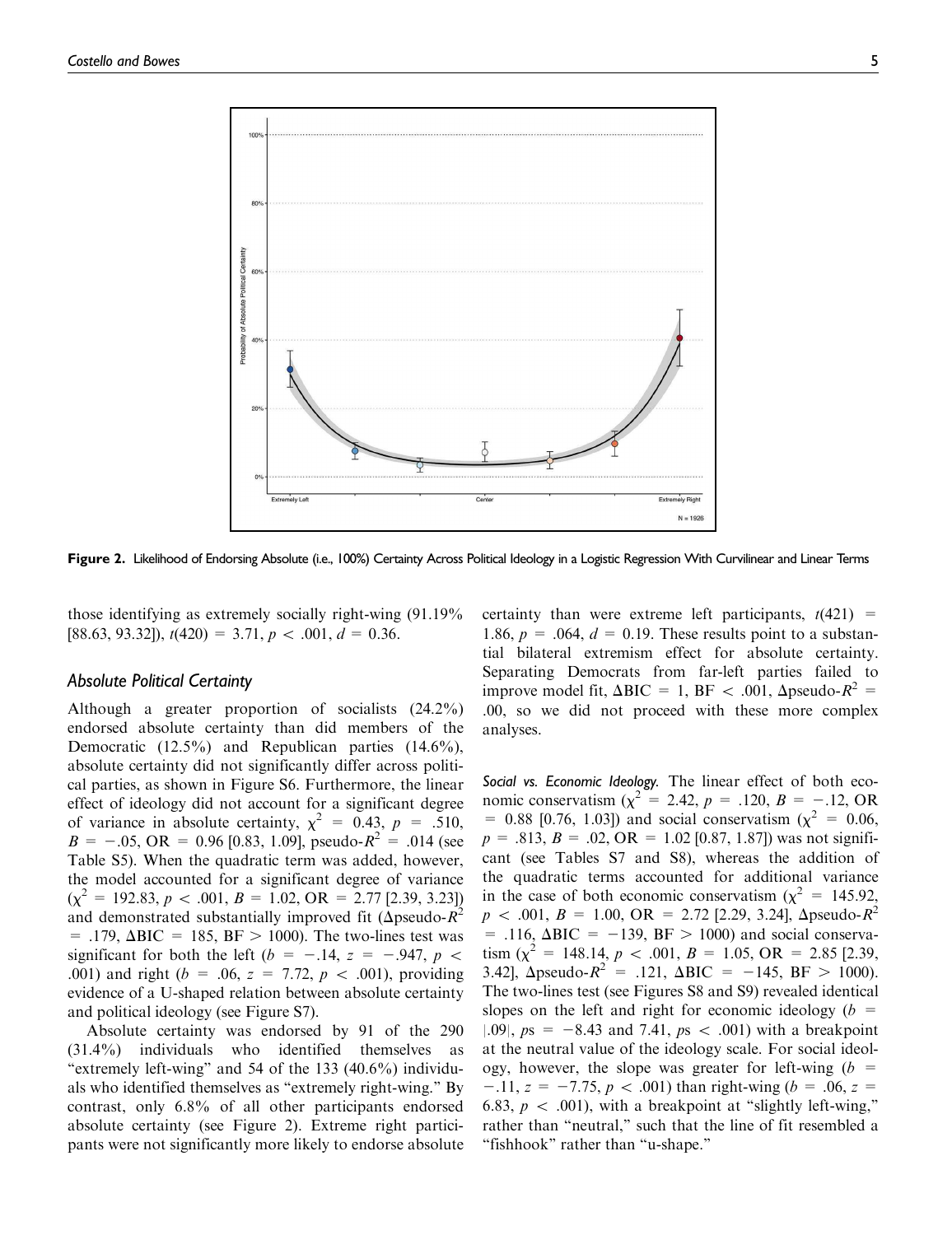

Figure 3. Quadratic Regression Model for DOG Scale General Factor Scores and Political Ideology Note. Circles denote point estimates (with  $95\%$  Cls). Cl = confidence interval.

## Dogmatism

**DOG Scale.** Republicans ( $N = 520$ ;  $M = 0.41$  [0.31, 0.50]) had positive mean DOG Scale scores, whereas Democrats  $(N = 853; M = -0.15 [-0.20, -0.09])$  tended to score below the sample mean ( $t = 0.57$ ,  $p \lt 0.001$ ,  $d = 0.57$ [0.46, 0.68]). Socialists ( $N = 37$ ;  $M = -0.14$  [-0.48, 0.19]) were also statistically significantly less dogmatic than Republicans ( $t = 3.03$ ,  $p = .003$ ,  $d = 0.26$  [0.09, 0.42]) and did not significantly differ from Democrats ( $t = -0.02$ ,  $p = .984, d < 0.01$  [–0.13, 0.13]). All other party-level results are presented in Figure S10.

Accordingly, there was a significant linear relation between the DOG Scale and political conservatism ( $\beta$  = .30 [.26, .34],  $p \, < \, 0.001$ ). Still, the addition of a quadratic ideology term in Step 2 resulted in improved model fit, such that  $\Delta R^2 = .052$  (95% CI [.03, .07]),  $\Delta BIC = 106$ , BF > 1000, with the quadratic term  $\beta = .24$  [.19, .28],  $p < .001$ (see Tables S9 and S10). As illustrated in Figure 3, the curvature pattern was less symmetrical than that for political certainty: DOG Scale scores for members of the extreme right (1.12 [0.91, 1.32]) were considerably larger than scores for the extreme left  $(-0.08 [-0.19, 0.04])$ ,  $t(396) = 10.76$ ,  $p \lt .001, d = 1.08 (0.87, 1.29)$ . Indeed, the two-lines test was significant for the right ( $b = .30$ ,  $z = 13.57$ ,  $p < .001$ ) and the left ( $b = -.09$ ,  $z = -2.36$ ,  $p = .018$ ), but with a breakpoint at "slightly left-wing," rather than "neutral," providing evidence of both curvilinearity and asymmetry. When using our recoded symbolic ideology variable, the  $\beta s$ for the linear and curvilinear relations were largely the same, and the added complexity modestly deteriorated model fit ( $\triangle BIC = 5$ ,  $BF = .117$ ). As such, evidence in favor of both the rigidity-of-the-right and ideological extremism models was present, but the rigidity-of-the-right better accounted for the data.

Social Versus Economic Ideology. There was a modest linear relation between economic conservatism and the DOG Scale,  $\beta = .20$  [.15, .24],  $p < .001$ , and a larger linear relation between social conservatism and the DOG Scale  $\beta$  = .34 [.30, .39],  $p \, < \, 0.001$ . For economic conservatism, the curvilinear term was significant,  $\beta$  = .27 [.23, .32],  $p \lt \theta$ .001,  $\Delta R^2 = .074$ ,  $\Delta BIC = -155$ ,  $BF > 1000$ . Social conservatism demonstrated a similarly sized curvilinear relation,  $\beta$  = .22 [.17, .27],  $p \lt .001$ ,  $\Delta R^2$  = .044,  $\Delta BIC$  = 98,  $BF > 1,000$  (see Figure S11). The full model for social conservatism was better fitting than that for economic conservatism,  $\triangle BIC = -156$ ,  $BF > 1,000$ , and  $\triangle R^2 = .055$ (see Tables S11 and S12). Nevertheless, the line of fit was more symmetrical for economic conservatism, for which the two-lines test revealed a slope of  $-.11$  ( $z = -.27$ ,  $p =$ .007) for the left and a slope of .24 ( $z = 10.5$ ,  $p < .001$ ) on the right, with a breakpoint at ''slightly left-wing.'' For social conservatism, the slope was not significant on the left ( $b = -.06$ ,  $z = -1.81$ ,  $p = .070$ ) and was significant on the right ( $b = .33$ ,  $z = 14.55$ ,  $p < .001$ ), with a breakpoint at ''slightly left-wing.'' A more detailed analysis of this dynamic is presented in Supplemental File 1.

Dogmatism Scale. As with the DOG Scale, Republicans (0.33 [0.23, 0.43]) were more dogmatic than Democrats  $(-0.14 \, [-0.21, -0.07])$  on the D Scale ( $t = 7.49, p < .001$ ,  $d = 0.54$  [0.40, 0.69]) (see Table S12). Socialists (0.22 [-.14,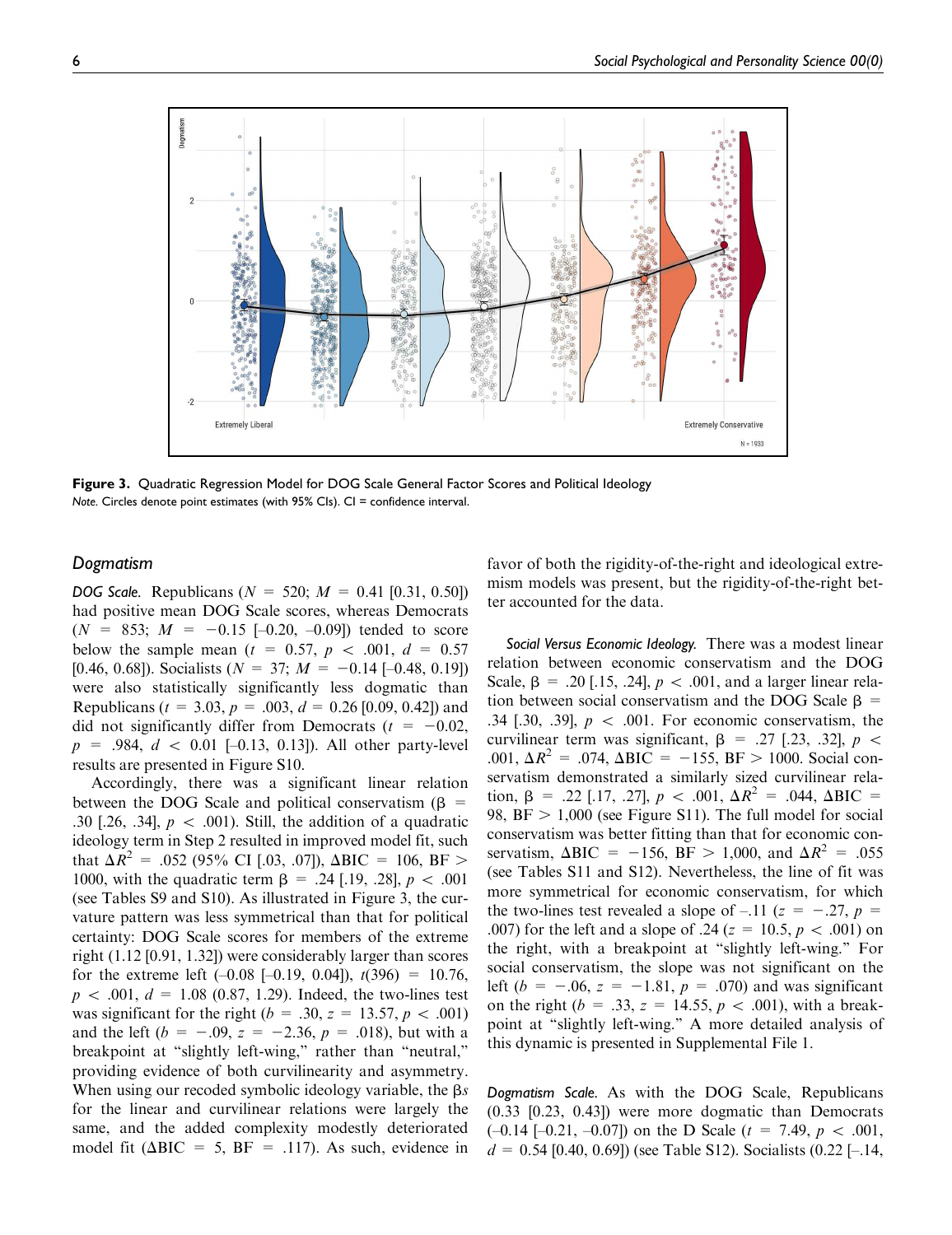

Figure 4. Quadratic Regression Model for General Factor D Scale Scores and Political Ideology Note. Circles denote point estimates at each response level (with 95% CIs). The left-hand plot does not distinguish leftists from liberals, whereas the right-hand plot does distinguish leftists from liberals.

0.58]), however, were not significantly less dogmatic than Republicans ( $t = 0.616$ ,  $p = .538$ ,  $d = 0.07$  [-0.16, 0.30]). A positive linear relation between the D Scale and political conservatism was present,  $\beta = .26$  [.21, .31],  $p < .001$ . The addition of the quadratic term in Step 2 improved model fit (see Table S13), suggesting the presence of a curvilinear effect,  $\beta$  = .14 [.09, .21],  $\Delta R^2$  = .020,  $\Delta BIC$  = -15, BF > 1,000 (see Tables S11 and S12). Nevertheless, as illustrated in Figure 4, this curvilinearity was asymmetrical, such that while the two-lines test was significant for both the right  $(b = .23, z = 8.31, p < .001)$  and the left  $(b = -.21,$  $z = 2.63$ ,  $p = .009$ ), the breakpoint was at "very left-wing" (i.e., " $2$ " on our scale of 1 to 7) such that the line of fit resembled a fishhook (see Figure S12). Separating leftists from liberals and re-conducting the analyses suggested a greater degree of symmetry,  $\Delta BIC = -26$ ,  $BF = 7.76$ , and  $\Delta R^2$  = .031, with the two-lines test revealing slopes of b =  $-0.21$  and  $0.19$  for the left and right, respectively,  $ps < 0.002$ , and a breakpoint of ''somewhat left-wing'' (see Figure S13). Social and economic conservatism were measured in only one of the two samples comprising Set 3, so we do not report these analyses due to insufficient statistical power for detecting curvilinear effects.

### **Discussion**

Individuals who identify themselves as ''extremely leftwing" or "extremely right-wing" are roughly five times more likely than all others to be 100% certain that their political beliefs are correct. These results squarely accord with the "ideological extremism" model of political cognition, which holds that proponents of radical belief systems tend to be dogmatic, irrational, and cognitively inflexible (Zmigrod et al., 2019). Our data also point to a surprisingly precipitous ideological ''cliff'' of absolute certainty: Whereas about four in 10 people who self-identified as ''extremely left-wing" or "extremely left-wing" were 100% certain, only roughly one in 10 participants with only *slightly* less polarized views (i.e., identifying as "very left-wing" or "very rightwing'') were 100% certain, which was about the same ratio as people who self-identified as politically neutral. If we take the logical step of assuming that the United States's growing political polarization (e.g., Wilson et al., 2020) has been accompanied by growing absolute certainty, these findings may partially explain the partisan rancor, lack of intellectual humility, and governmental deadlock that have come to characterize U.S. politics (Kalmoe & Mason, 2019).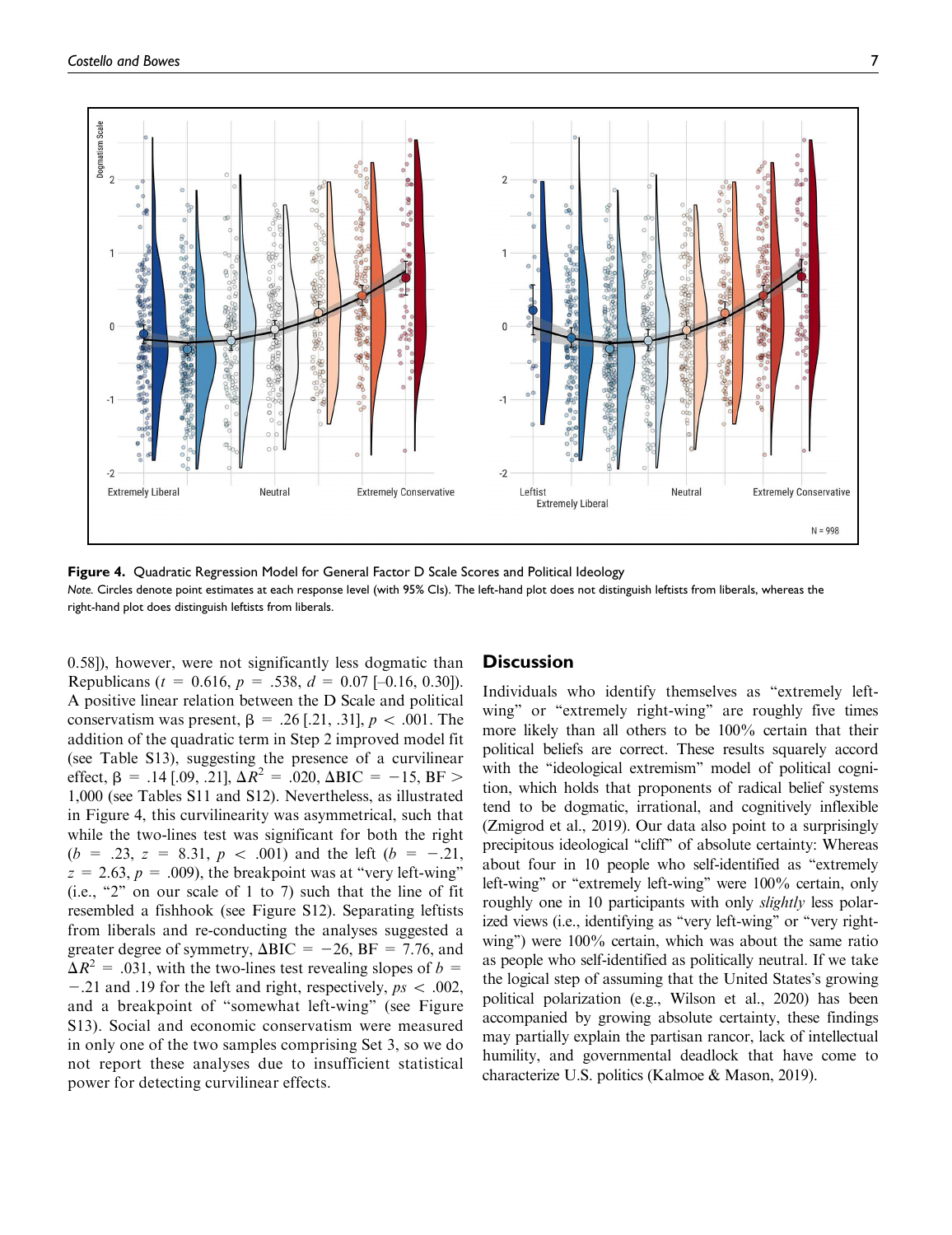Thus, the relation between political absolute certainty and ideological extremism appears to be straightforward. For non-political beliefs, however, our results were less clear-cut. Conservatives tended to be much higher on domain-general dogmatism than liberals, suggesting that conservatives are either psychologically disposed toward dogmatism (Altemeyer, 2002; Crowson, 2009; Duckitt, 2009) or are motivated to describe and understand themselves as dogmatic (see Costello, Bowes, Baldwin, et al., 2021). Still, (a) these left-right asymmetries appeared to be largely or entirely driven by variation in social conservatism (see Malka & Soto, 2015) and (b) domain-general dogmatism increased at the extreme left. Hence, neither the rigidity-of-the-right nor the ideological extremism model can be said to offer a comprehensive account of our data.

Indeed, our results point to substantial heterogeneity in dogmatism–ideology relations. A sizable fraction of individual extremists and conservatives numbered among the least dogmatic participants in our sample, while a sizable fraction of individual moderates and liberals numbered among the most dogmatic. Although this heterogeneity may merely be a product of imprecise measurement or attributable to the influence of environmental, rather than psychological, determinants of ideology (Kalmoe, 2020), these results again highlight the limited explanatory power of both models: Overconfidence and dogmatism are exclusive neither to one side of the political spectrum nor to extremists.

Our results also provide preliminary evidence that the slope and symmetry of extremism effects differ across social and economic ideologies. Namely, individuals with extreme left economic views were more dogmatic than those with extreme left social views, whereas individuals with extreme right economic views were less dogmatic than those with extreme right social views. Given that conservatives tended to be more dogmatic than liberals, the symmetrical Ushaped curve posited by the ideological extremism model was approximated in the economic domain. In contrast, in the social domain, the shape of the line of fit trends toward a fishhook shape, such that the right extreme is clearly more dogmatic than the left. These findings carry intriguing implications for the literature suggesting that different components (e.g., social vs. economic) of a single belief system (e.g., conservatism) can satisfy competing or even opposing psychological needs, leading a highly psychologically heterogeneous group of individuals to proclaim their adherence to what is, nominally, the same ideology (Federico  $\&$ Malka, 2021; Feldman, 2013). Social conservatism and economic leftism may share structural and psychological features that are congenial to ideological extremism, perhaps because both social conservatives and economic leftists seek to impose top-down constraints on personal freedoms to safeguard collective societal wellbeing (Malka et al., 2014).

Several important limitations to our conclusions should be addressed. Our measure of political ideology was purely based on self-identification. As suggested by previous research (Zell & Bernstein, 2014), participants sometimes self-identify as conservative but have left-leaning policy preferences. Measures that assess substantive policy preferences, rather than symbolic identification, may be better suited to capturing ideological asymmetries. An additional limitation concerns the appropriate measurement of dogmatism. Given the heterogeneity of our findings across dogmatism measures, future research involving comparisons of domain-general measures with measures that assess dogmatism across specific domains (e.g., politics, sports, metaphysical beliefs, and so on) and ideologically neutral, performance-based measures of unjustified certainty may be necessary to further clarify our findings. There were also limits to our sample, as only a small number of socialists were present, constraining the utility of our sensitivity analyses separating liberals from leftists. Although these analyses yielded quite promising preliminary results suggesting that liberals and leftists do differ in dogmatism and absolute certainty, we caution against drawing any such conclusions pending replication in a larger and more politically diverse sample.

# Conclusion

Despite decades of theory arguing that absolute certainty and dogmatism are inherent to either right-wingers or extremists, our bottom-line finding is that, while these previous accounts of political dogmatism may possess more than a kernel of truth, differences in thinking styles of conservatives, leftists, extremists, and moderates are ambiguous and context dependent. The rigidity-of-the-right may only apply to social conservatives (see Costello, Bowes, Baldwin, et al., 2021) and far-right and far-left ideologies may be in part caused by the same or similar psychological mechanisms (e.g., Zmigrod et al., 2020) while differing dramatically from one another in other ways (e.g., Federico, 2021). In other words, dogmatism is not relegated to a narrow slice of the political spectrum. Nevertheless, moderate liberals appeared to be the least dogmatic political cohort, a finding that is consistent with both the rigidity-of-theright and ideological extremism hypotheses.

### Authors' Note

This research was conducted according to the guidelines of the Declaration of Helsinki and all studies were approved by the Institutional Review Board of Emory University. This paper and the research behind it would not have been possible without the exceptional support of our PhD supervisors, Scott O. Lilienfeld, PhD, and Arber Tasimi, PhD. We are also grateful for the insightful comments and expertise offered by Matthew Baldwin, PhD, who improved the study in numerous ways.

## Declaration of Conflicting Interests

The author(s) declared no potential conflicts of interest with respect to the research, authorship, and/or publication of this article.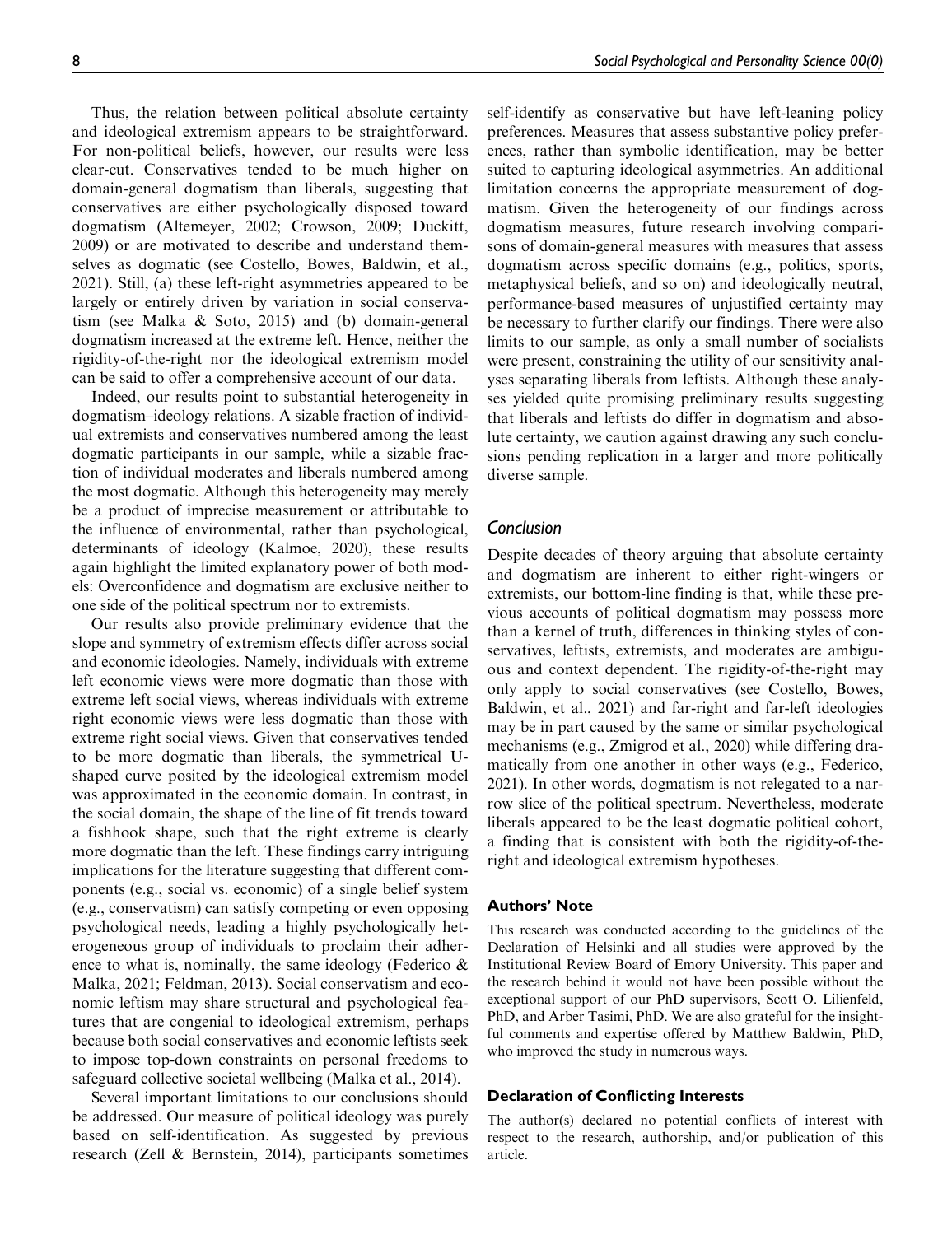#### Funding

The author(s) received no financial support for the research, authorship, and/or publication of this article.

## ORCID iDs

Thomas H. Costello https://orcid.org/0000-0002-5188-3881 Shauna M. Bowes **b** https://orcid.org/0000-0003-3826-9147

#### Supplemental Material

The supplemental material is available in the online version of the article.

#### Notes

- 1. Prior tests of the rigidity-of-the-right have tended to subsume a host of loosely interrelated variables under the broad heading of rigidity, broadly spanning cognitive inflexibility, rigid cognitive styles, motivational rigidity, and dogmatic certitude (Costello, Bowes, Baldwin, et al., 2021 Here, we focus only on dogmatism, which may not bear meaningful relations with these other ''flavors'' of rigidity.
- 2. Whereas overconfidence (i.e., 95% certainty about a prospect that is only 25% certain) should be assessed in relation to the veracity of a given belief (e.g., certainty about anthropogenic climate change vs. certainty about the earth's roundness), absolute certainty reflects a category error. Hence, absolute certainty is equally irrational for all beliefs and is, accordingly, an unbiased measuring stick with which to compare individuals with beliefs of differing truth values (see Baron & Jost, 2019).

#### **References**

- Altemeyer, R.A. (2002). Dogmatic behavior among students: Testing a new measure of dogmatism. The Journal of Social Psychology, 142, 713–721.
- Altemeyer, R. A. (1996). The authoritarian specter. Harvard University Press.
- Baron, J., & Jost, J. T. (2019). False equivalence: Are liberals and conservatives in the United States equally biased? Perspectives on Psychological Science, 14, 292–303.
- Bowes, S. M., Blanchard, M. C., Costello, T. H., Abramowitz, A. I., & Lilienfeld, S. O. (2020). Intellectual humility and betweenparty animus: Implications for affective polarization in two community samples. Journal of Research in Personality, 88, 103992.
- Bowes, S. M., Costello, T. H., Lee, C., McElroy-Heltzel, S., Davis, D. E., & Lilienfeld, S. O. (2021). Stepping outside the echo chamber: Is intellectual humility associated with less political myside bias? Personality and Social Psychology Bulletin, 48, 150–164.
- Conway, L. G. III, Gornick, L. J., Houck, S. C., Anderson, C., Stockert, J., Sessoms, D., & McCue, K. (2016). Are conservatives really more simple-minded than liberals? The domain specificity of complex thinking. Political Psychology, 37, 777–798.
- Costello, T. H., Bowes, S. M., Baldwin, M., Lilienfeld, S. O., & Tasimi, A. (2021, November 6). Are conservatives more rigid

than liberals? A meta-analytic test of the rigidity-of-the-right hypothesis. https://doi.org/10.31234/osf.io/kq4mn

- Costello, T. H., Bowes, S. M., Stevens, S. T., Waldman, I. W., Tasimi, A., & Lilienfeld, S. O. (2021). Clarifying the structure and nature of left-wing authoritarianism. Journal of Personality and Social Psychology. Advance online publication. https:// doi.org/10.1037/pspp0000341
- Costello, T. H., & Lilienfeld, S. O. (2020). Social and economic political ideology consistently operate as mutual suppressors: Implications for personality, social, and political psychology. Social Psychological and Personality Science. https://www.re searcher-app.com/paper/6096609
- Crowson, H. M. (2009). Does the DOG scale measure dogmatism? Another look at construct validity. The Journal of Social Psychology, 149, 365–383.
- Davis, D. E., Rice, K., McElroy, S., DeBlaere, C., Choe, E., Van Tongeren, D. R., & Hook, J. N. (2016). Distinguishing intellectual humility and general humility. The Journal of Positive Psychology, 11, 215–224.
- Duckitt, J. (2009). Authoritarianism and dogmatism. In M. R. Leary, & R. H. Hoyle (Eds.), Handbook of individual differences in social behavior (pp. 298–317). Guilford Press.
- Federico, C. M. (2021). When do psychological differences predict political differences?: Engagement and the psychological bases of political polarization. In J.W. van Prooijen (Ed.), The psychology of political polarization (pp. 17–37). Routledge.
- Federico, C. M., & Malka, A. (2021). Ideology: The psychological and social foundations of belief systems. Preprint. https:// doi.org/10.31234/osf.io/xhvyj
- Feldman, S. (2013). Political ideology. In L. Huddy, D. O. Sears, & J. S. Levy (Eds.), Oxford handbook of political psychology (pp. 591–626). Oxford University Press.
- Harris, E., & Van Bavel, J. J. (2020). Preregistered replication of ''Feeling superior is a bipartisan issue: Extremity (not direction) of political views predicts perceived belief superiority.'' Psychological Science, 32, 451–458.
- Johnson-Laird, P. N., Legrenzi, P., Girotto, V., Legrenzi, M. S., & Caverni, J. P. (1999). Naive probability: A mental model theory of extensional reasoning. Psychological Review, 106, 62–88.
- Jost, J. T. (2017). Ideological asymmetries and the essence of political psychology. Political Psychology, 38, 167–208.
- Jost, J. T., Glaser, J., Kruglanski, A. W., & Sulloway, F. J. (2003). Political conservatism as motivated social cognition. Psychological Bulletin, 129, 339–375.
- Kahan, D. M. (2013). Ideology, motivated reasoning, and cognitive reflection: An experimental study. Judgment and Decision Making, 8, 407–424.
- Kalmoe, N. P. (2020). Uses and abuses of ideology in political psychology. Political Psychology, 41, 771–793.
- Kalmoe, N. P., & Mason, L. (2019). Lethal mass partisanship: Prevalence, correlates, & electoral contingencies. In Prepared for presentation at the January 2019 NCAPSA American Politics Meeting. Retrieved from https://www.dannyhayes.org/uploads/ 6/9/8/5/69858539/kalmoe\_\_\_mason\_ncapsa\_2019\_-\_lethal\_partisanship\_-\_final\_lmedit.pdf
- Klein, P. (1992). Certainty. In J. Dancy, & E. Sosa (Eds.), A companion to epistemology (61–64). Blackwell.
- Leary, M. R., Diebels, K. J., Davisson, E. K., Jongman-Sereno, K. P., Isherwood, J. C., Raimi, K. T., Deffler, S. A., & Hoyle,